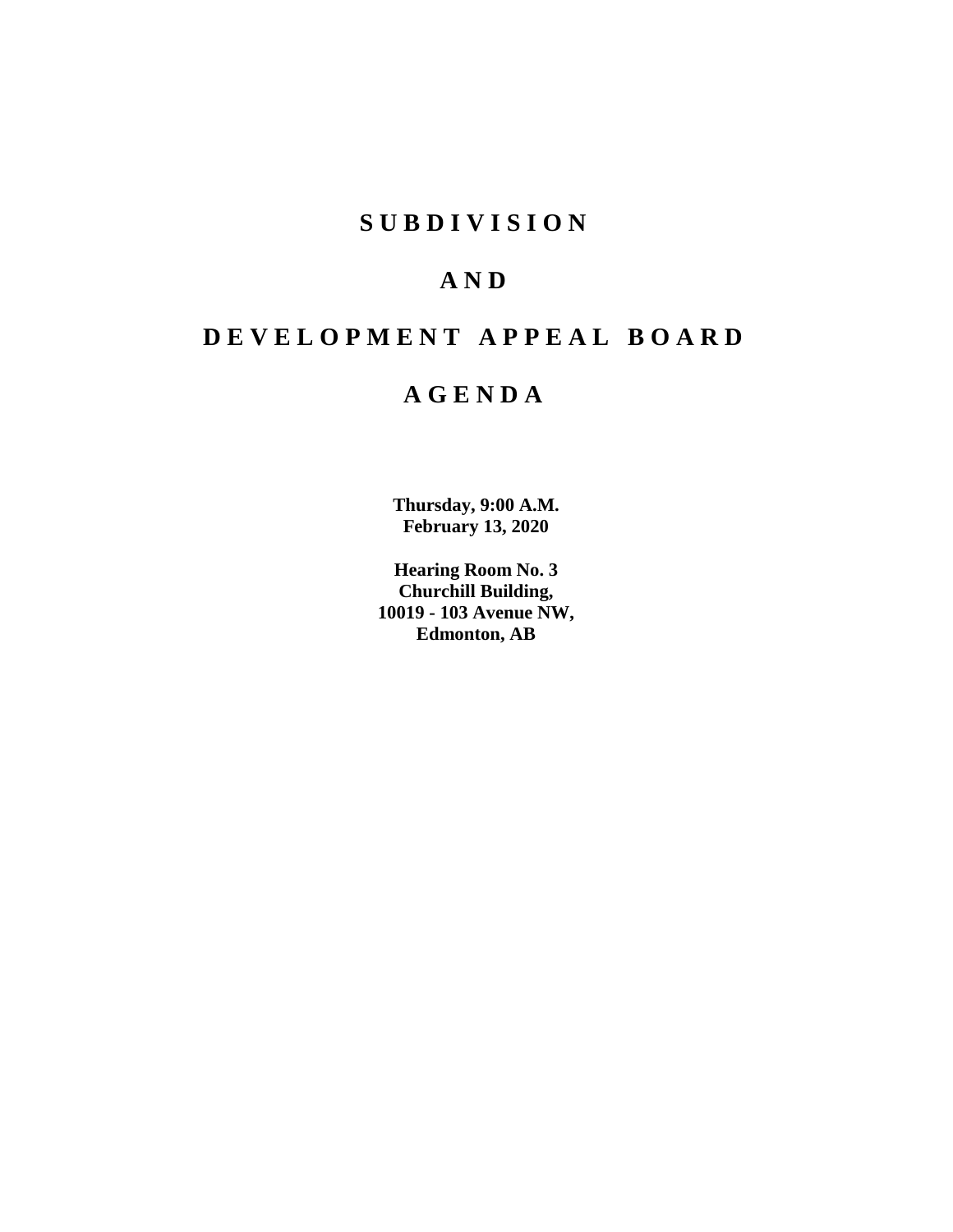# **SUBDIVISION AND DEVELOPMENT APPEAL BOARD HEARING ROOM NO. 3**

|              | 9:00 A.M.    | $SDAB-D-20-019$ | Construct exterior alterations to a Garden Suite<br>(changes to building height), existing without<br>permits                         |
|--------------|--------------|-----------------|---------------------------------------------------------------------------------------------------------------------------------------|
|              |              |                 | 10925 - UNIVERSITY AVENUE NW<br>Project No.: 349530291-001                                                                            |
| $\mathbf{H}$ | $10:30$ A.M. | $SDAB-D-20-020$ | Install (1) Minor Digital Off-premises<br>Freestanding Sign (6.1 metres x 3 metres facing<br>SE) (PATTISON   YELLOWHEAD MOTOR<br>INN) |
|              |              |                 | 14950 - YELLOWHEAD TRAIL NW<br>Project No.: 348220658-001                                                                             |
|              |              |                 |                                                                                                                                       |
|              | <b>NOTE:</b> |                 | Unless otherwise stated, all references to "Section numbers" refer to<br>the authority under the Edmonton Zoning Bylaw 12800.         |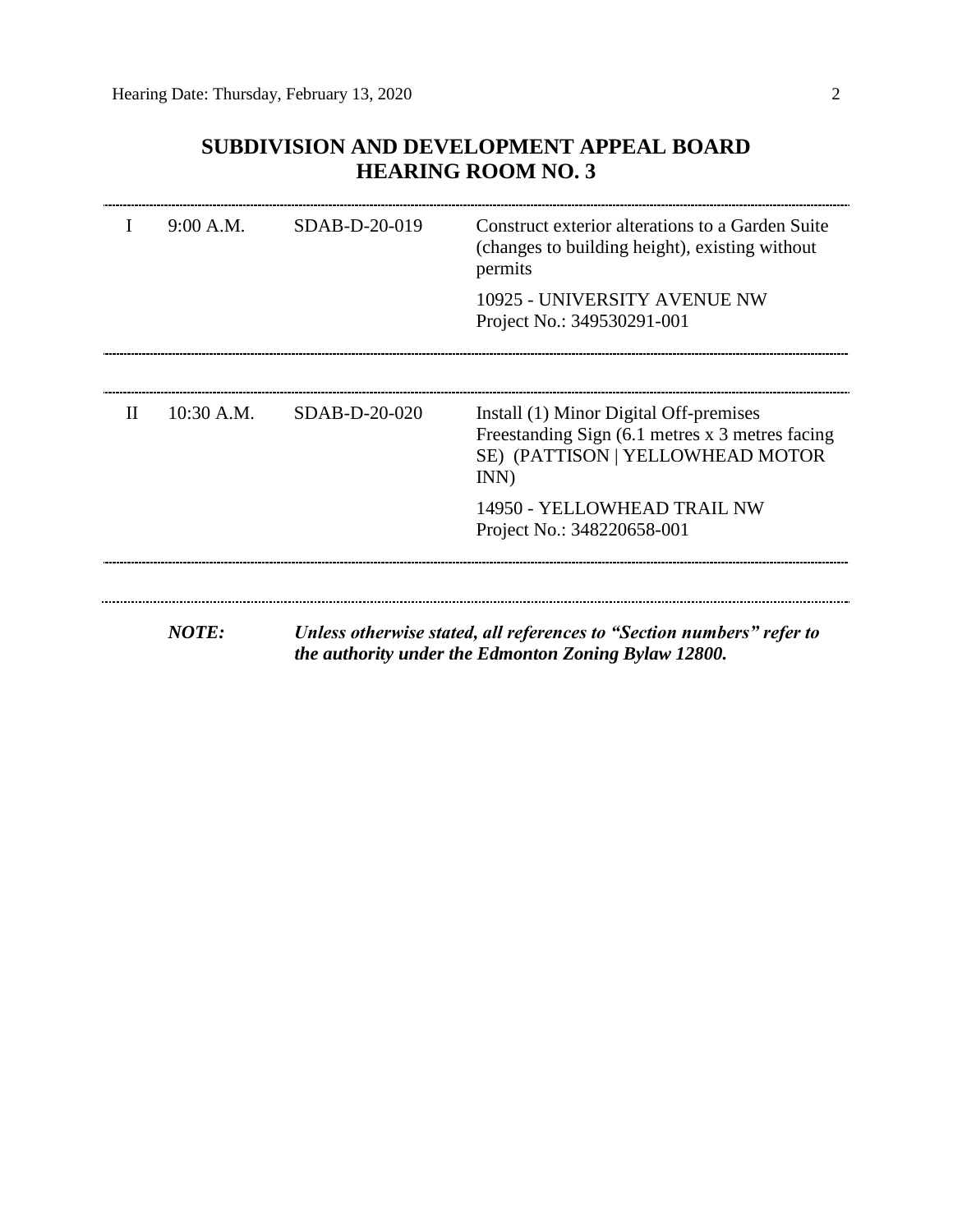| <b>ITEM I: 9:00 A.M.</b> |                                                        | FILE: SDAB-D-20-019                                                                                              |
|--------------------------|--------------------------------------------------------|------------------------------------------------------------------------------------------------------------------|
|                          | AN APPEAL FROM THE DECISION OF THE DEVELOPMENT OFFICER |                                                                                                                  |
|                          | <b>APPELLANT:</b>                                      |                                                                                                                  |
|                          | <b>APPLICATION NO.:</b>                                | 349530291-001                                                                                                    |
|                          | <b>APPLICATION TO:</b>                                 | Construct exterior alterations to a Garden<br>Suite (changes to building<br>height),<br>existing without permits |
|                          | <b>DECISION OF THE</b><br>DEVELOPMENT AUTHORITY:       | Refused                                                                                                          |
|                          | <b>DECISION DATE:</b>                                  | January 2, 2020                                                                                                  |
|                          | <b>DATE OF APPEAL:</b>                                 | January 15, 2020                                                                                                 |
|                          | <b>MUNICIPAL DESCRIPTION</b><br>OF SUBJECT PROPERTY:   | 10925 - UNIVERSITY AVENUE NW                                                                                     |
|                          | <b>LEGAL DESCRIPTION:</b>                              | Plan I24 Blk 18 Lot 7                                                                                            |
|                          | ZONE:                                                  | RF3-Small Scale Infill Development Zone                                                                          |
|                          | <b>OVERLAY:</b>                                        | Mature Neighbourhood Overlay                                                                                     |
|                          | STATUTORY PLAN:                                        | McKernan/Belgravia<br>Station<br>Area<br>Redevelopment Plan                                                      |
|                          |                                                        |                                                                                                                  |

# *Grounds for Appeal*

The Appellant provided the following reasons for appealing the decision of the Development Authority:

> The building has already been framed and I am hoping to be able to proceed with existing framed height in order to avoid a \$4,000-\$5,000 extra cost on the build. Originally the blueprints were stamped by the city at a 4/12 pitch to meet height regulations. The truss documents were stamped as well but they had the roof pitch at 8/12 and without noticing this error I sent in the framing and truss package to be built.

> To date I have not had any complaints from the neighbours about the height of the garage suite. The garage suite is south of my single family dwelling and upon my site visits throughout various times of the day I have not seen that it is creating any issues with neighbours as far as blocking sunlight in their south facing yards.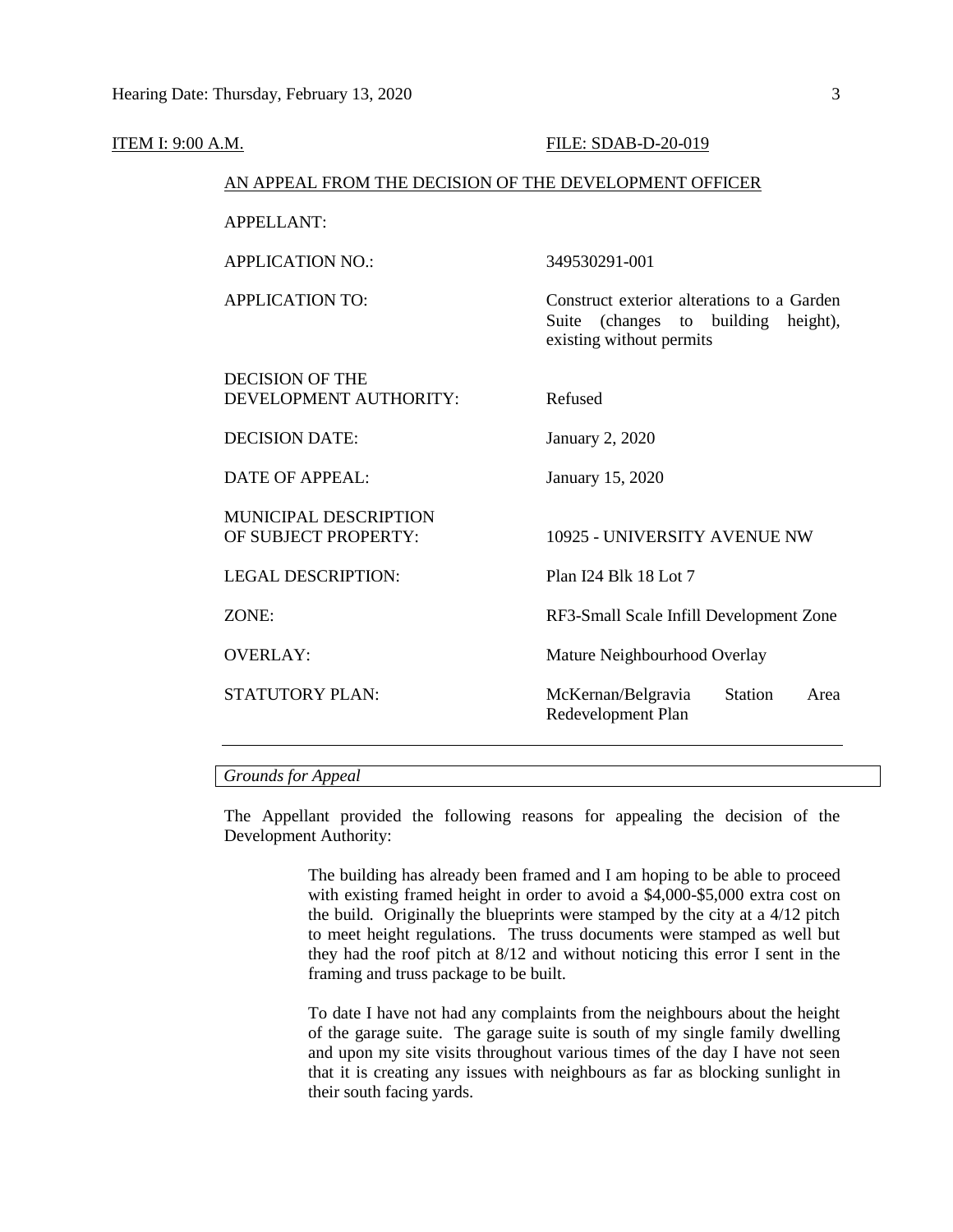The house has an 8/12 roof pitch and the garage suite currently has an 8/12 roof pitch. Design wise this looks more congruent and pleasing to the eye than if the roof was a 4/12 pitch on the garage suite.

As well, the neighbourhood will be going through drastic changes in the years to come as zoning on the street has changed to RA7(addresses 10913, 10909, 10907, 10903 university ave. Which are 2 doors down from my home). Eventually the height of buildings on the street will be significantly higher and I feel the garage suite will not look out of place. The 109 street corridor area redevelopment plan will also change the street scape on 109 street significantly and just backing onto my house from the alley it has been rezoned to DC2 which will add mixed use and much higher dwellings than currently exist there.

For these reasons I am hoping you will consider this application to keep the garage suite as framed.

### *General Matters*

#### **Appeal Information:**

The *Municipal Government Act*, RSA 2000, c M-26 states the following:

#### **Grounds for Appeal**

**685(1)** If a development authority

- (a) fails or refuses to issue a development permit to a person,
- (b) issues a development permit subject to conditions, or
- (c) issues an order under section 645,

the person applying for the permit or affected by the order under section 645 may appeal to the subdivision and development appeal board.

**(2)** In addition to an applicant under subsection (1), any person affected by an order, decision or development permit made or issued by a development authority may appeal to the subdivision and development appeal board.

#### **Appeals**

**686(1)** A development appeal to a subdivision and development appeal board is commenced by filing a notice of the appeal, containing reasons, with the board,

(a) in the case of an appeal made by a person referred to in section 685(1)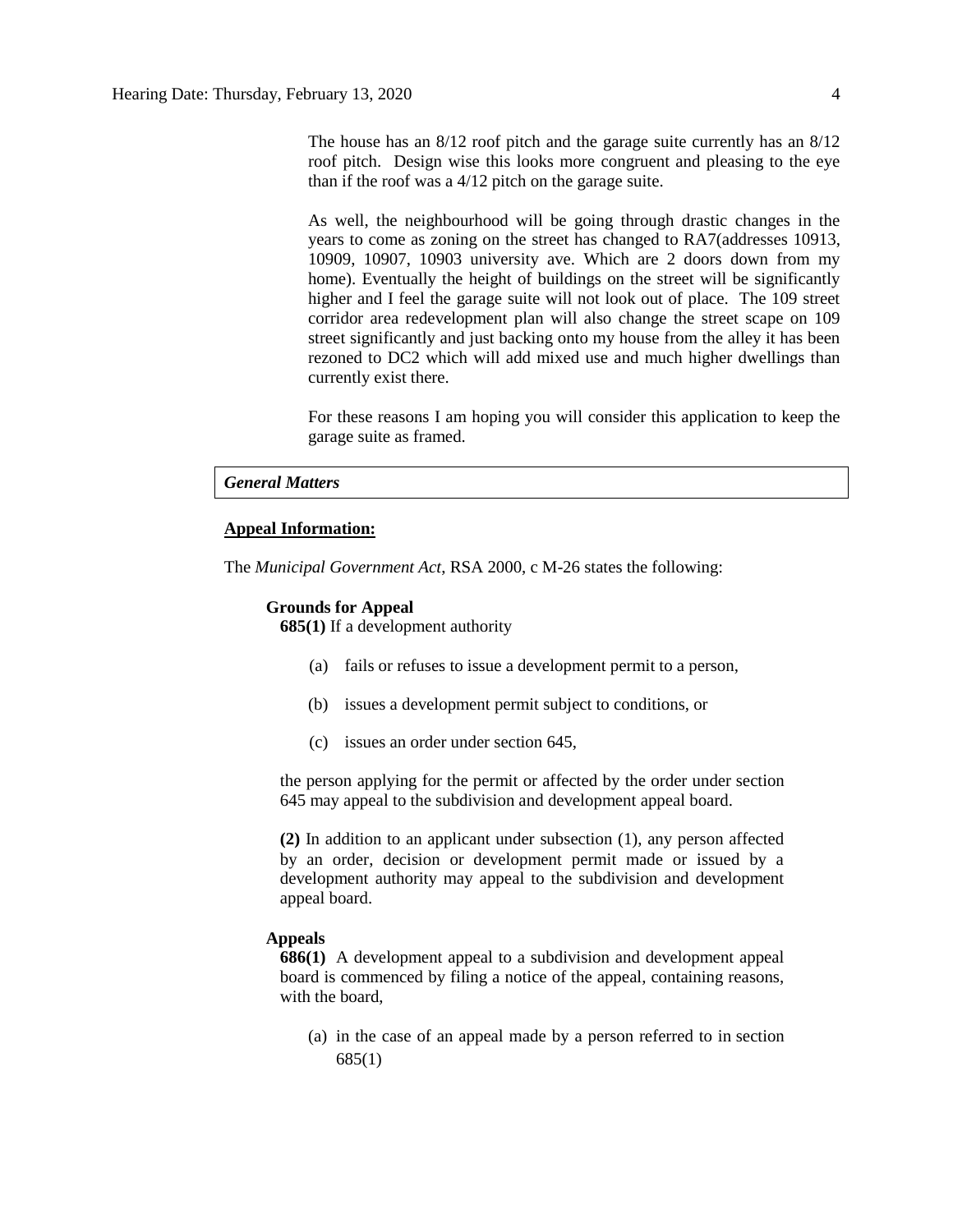- (i) with respect to an application for a development permit,
	- (A) within 21 days after the date on which the written decision is given under section 642, or
	- (B) if no decision is made with respect to the application within the 40-day period, or within any extension of that period under section 684, within 21 days after the date the period or extension expires,
	- or
- (ii) with respect to an order under section 645, within 21 days after the date on which the order is made, or
- (b) in the case of an appeal made by a person referred to in section 685(2), within 21 days after the date on which the notice of the issuance of the permit was given in accordance with the land use bylaw.

### **Hearing and Decision**

**687(3)** In determining an appeal, the subdivision and development appeal board

…

- (a.1) must comply with the land use policies;
- (a.2) subject to section 638, must comply with any applicable statutory plans;
- (a.3) subject to clauses (a.4) and (d), must comply with any land use bylaw in effect;
- (a.4) must comply with the applicable requirements of the regulations under the Gaming, Liquor and Cannabis Act respecting the location of premises described in a cannabis licence and distances between those premises and other premises;
	- …
	- (c) may confirm, revoke or vary the order, decision or development permit or any condition attached to any of them or make or substitute an order, decision or permit of its own;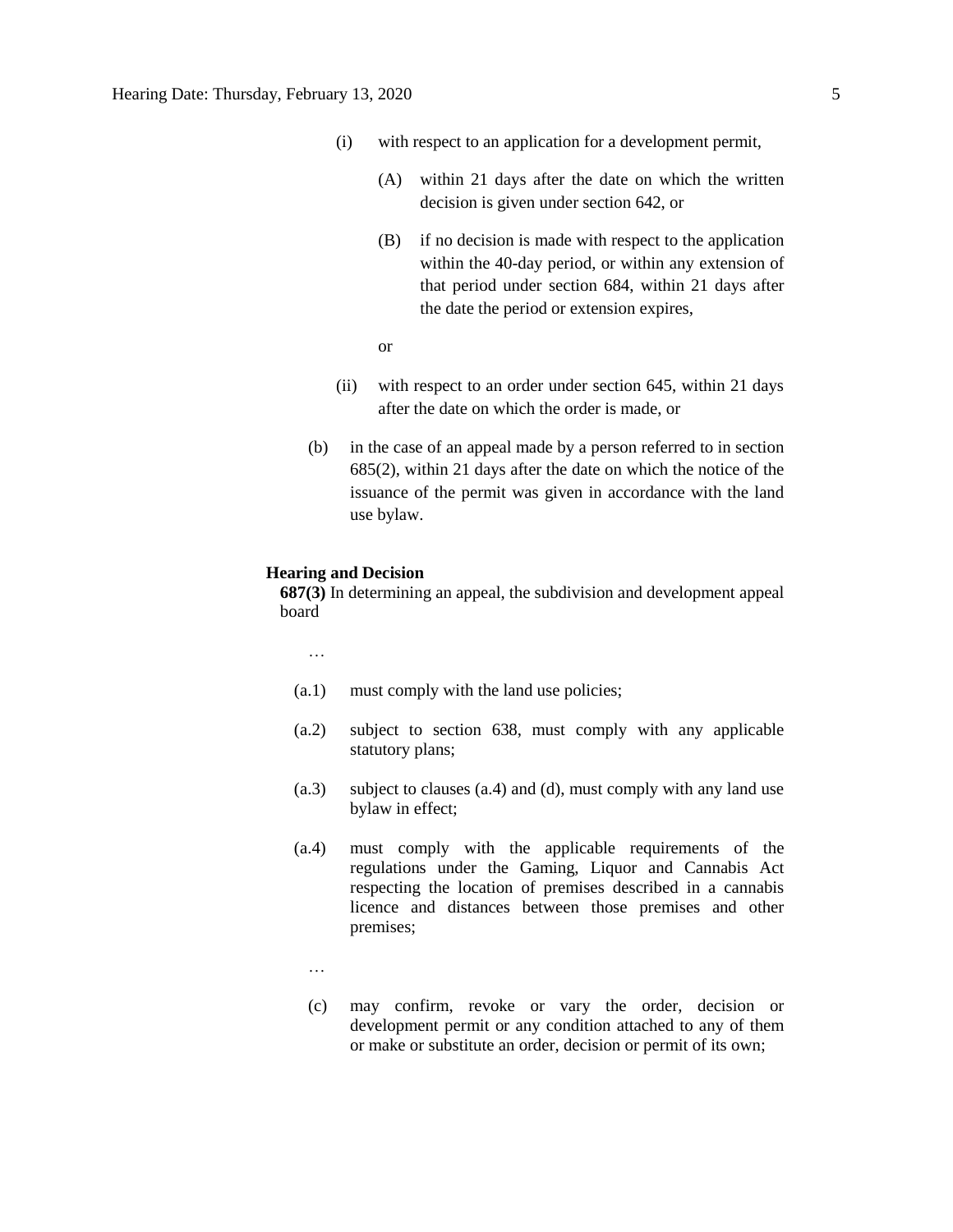- (d) may make an order or decision or issue or confirm the issue of a development permit even though the proposed development does not comply with the land use bylaw if, in its opinion,
	- (i) the proposed development would not
		- (A) unduly interfere with the amenities of the neighbourhood, or
		- (B) materially interfere with or affect the use, enjoyment or value of neighbouring parcels of land,

and

(ii) the proposed development conforms with the use prescribed for that land or building in the land use bylaw.

#### **General Provisions from the** *Edmonton Zoning Bylaw:*

# Section 140.2(2) states a **Garden Suite** is a **Permitted Use** in the **(RF3) Small Scale Infill Development Zone**.

Under Section 7.2(3), **Garden Suite** means:

an Accessory building containing a Dwelling, which is located separate from the principal Use which is Single Detached Housing, and which may contain a Parking Area. A Garden Suite has cooking facilities, food preparation, sleeping and sanitary facilities which are separate from those of the principal Dwelling located on the Site. This Use includes Mobile Homes that conform to Section 78 of this Bylaw. This Use does not include Secondary Suites, Blatchford Lane Suites, or Blatchford Accessory Suites.

Section 140.1 states the **General Purpose** of the **(RF3) Small Scale Infill Development Zone** is to provide for a mix of small scale housing.

#### *Height – Garden Suite*

Under section 6.1, **Height** means "a vertical distance between two points."

Under section  $87.2(a)$  the maximum height shall be 6.5 metres where the Garden Suite has a roof slope of  $4/12$  (18.4°) or greater.

Under section 52.2 in determining whether a development conforms to the maximum Height permissible in any Zone, the following regulations shall apply: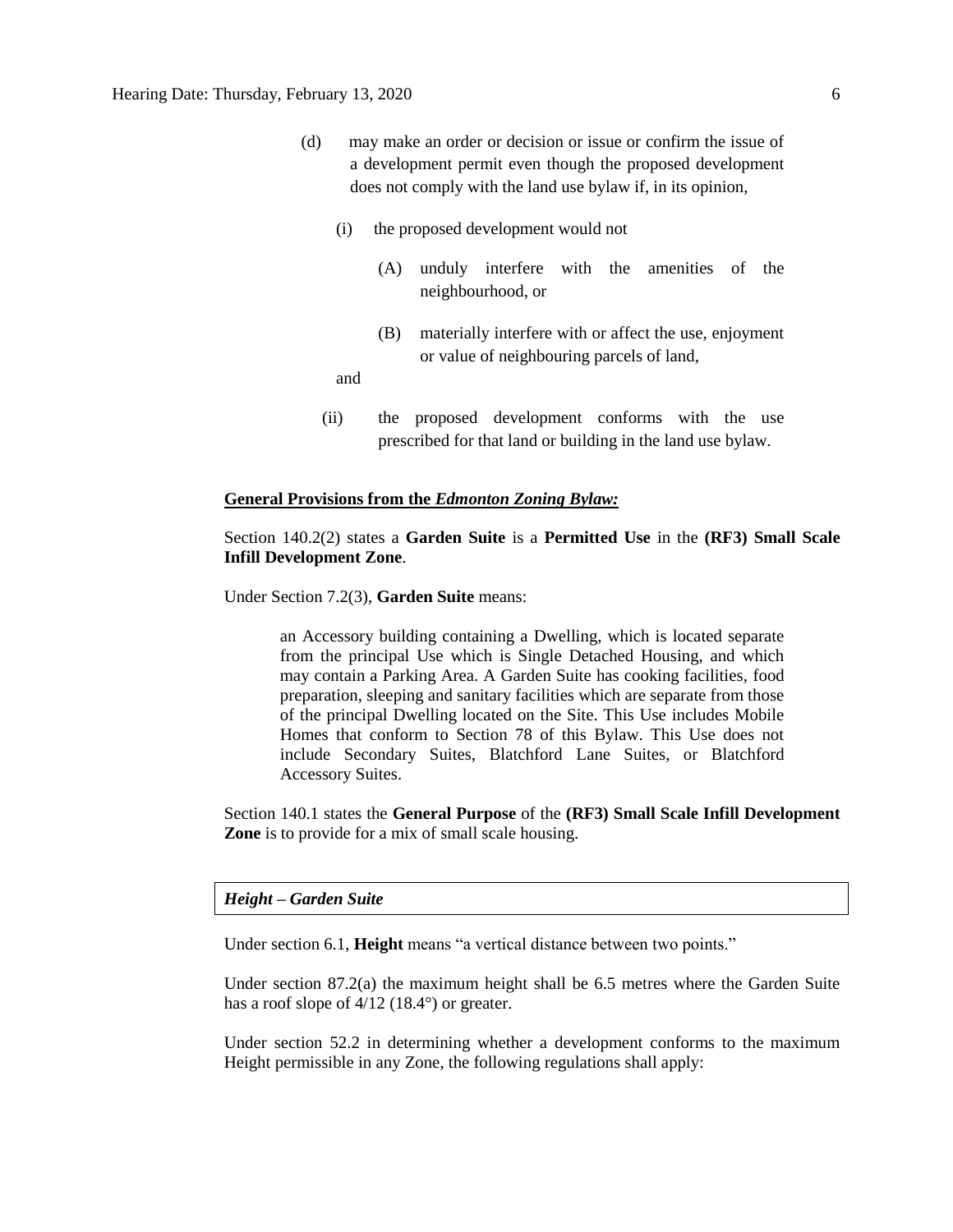c. Where the maximum Height as determined by Section 52.1 is measured to the midpoint, the ridge line of the roof shall not extend more than 1.5 metres above the maximum permitted building Height of the Zone or overlay, or in the case of a Garden Suite the maximum permitted building Height in accordance with Section 87 of this Bylaw.

# **Development Officer's Determination**

Building Height (to the midpoint of the roof) - The maximum height is 7.3m instead of 6.5m (Section 87.2.a).

Building Height (to the peak of the roof) - The maximum height is 8.5m instead of 8.0m (Section 52.2.c).

Note: The Development Officer does not have the authority to vary maximum height regulations.

# Notice to Applicant/Appellant

Provincial legislation requires that the Subdivision and Development Appeal Board issue its official decision in writing within fifteen days of the conclusion of the hearing.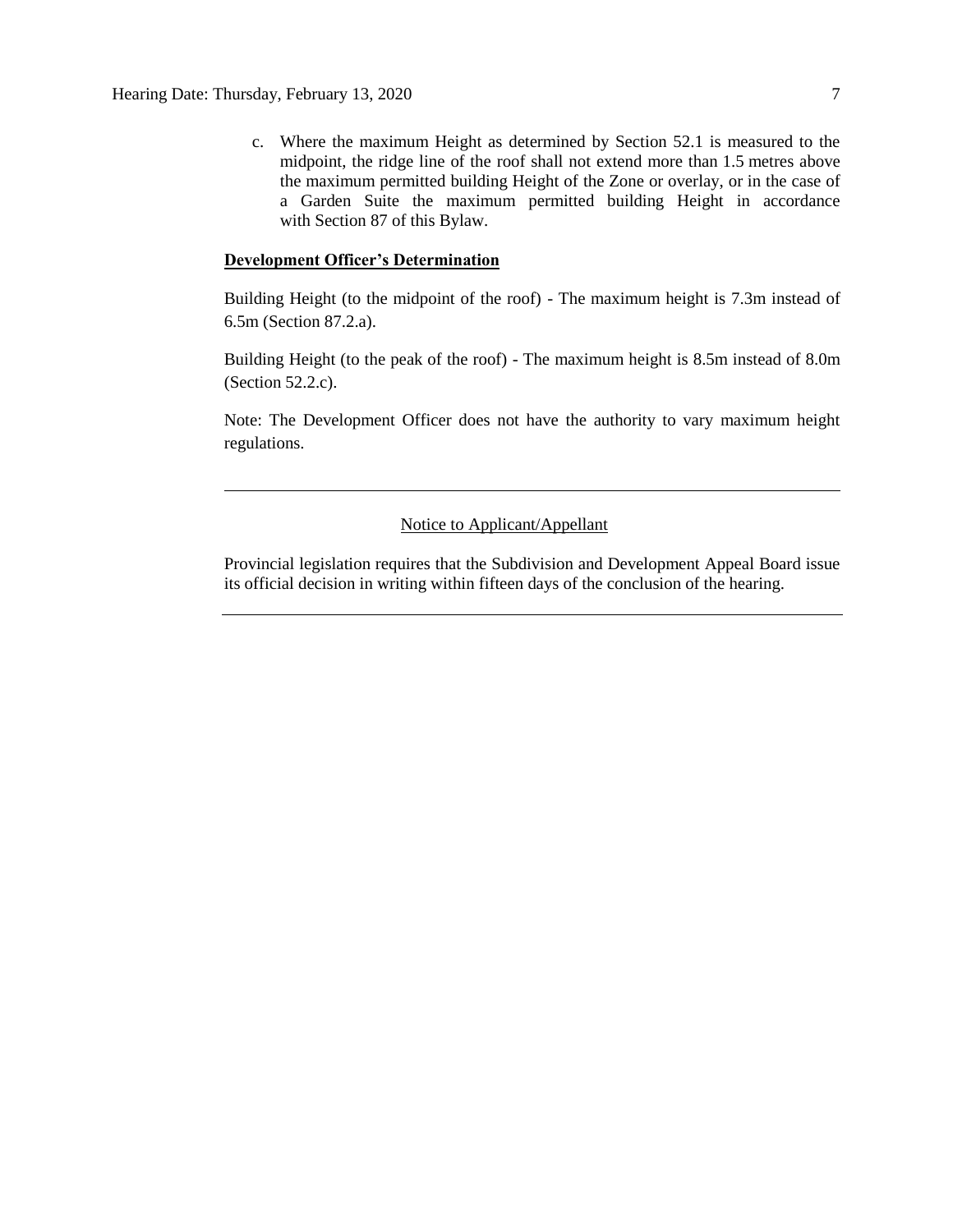| <b><i><u><u><b>M</b>onton</u></u></i></b>                                                                                                                                                                                                                                                                               |                    |                           |                              | Project Number: 349530291-001<br><b>Application Date:</b>                                                                     | DEC 10, 2019                          |
|-------------------------------------------------------------------------------------------------------------------------------------------------------------------------------------------------------------------------------------------------------------------------------------------------------------------------|--------------------|---------------------------|------------------------------|-------------------------------------------------------------------------------------------------------------------------------|---------------------------------------|
|                                                                                                                                                                                                                                                                                                                         |                    | <b>Application for</b>    |                              | Printed:<br>Page:                                                                                                             | January 2, 2020 at 10:14 AM<br>1 of 2 |
|                                                                                                                                                                                                                                                                                                                         |                    | <b>Alterations Permit</b> |                              |                                                                                                                               |                                       |
| This document is a Development Permit Decision for the development application described below.                                                                                                                                                                                                                         |                    |                           |                              |                                                                                                                               |                                       |
| Applicant                                                                                                                                                                                                                                                                                                               |                    |                           |                              | Property Address(es) and Legal Description(s)                                                                                 |                                       |
|                                                                                                                                                                                                                                                                                                                         |                    |                           | 10925 - UNIVERSITY AVENUE NW |                                                                                                                               |                                       |
|                                                                                                                                                                                                                                                                                                                         |                    |                           | Plan I24 Blk 18 Lot 7        |                                                                                                                               |                                       |
|                                                                                                                                                                                                                                                                                                                         |                    |                           | <b>Location(s) of Work</b>   |                                                                                                                               |                                       |
|                                                                                                                                                                                                                                                                                                                         |                    |                           |                              | Entryway: 10925 - UNIVERSITY AVENUE NW                                                                                        |                                       |
|                                                                                                                                                                                                                                                                                                                         |                    |                           |                              | Building: 10925 - UNIVERSITY AVENUE NW                                                                                        |                                       |
| <b>Scope of Application</b>                                                                                                                                                                                                                                                                                             |                    |                           |                              |                                                                                                                               |                                       |
| To construct exterior alterations to a Garden Suite (changes to building height), existing without permits.                                                                                                                                                                                                             |                    |                           |                              |                                                                                                                               |                                       |
| <b>Permit Details</b>                                                                                                                                                                                                                                                                                                   |                    |                           |                              |                                                                                                                               |                                       |
| Class Of Permit:                                                                                                                                                                                                                                                                                                        |                    |                           | Site Area (sq. m.): 536.13   |                                                                                                                               |                                       |
| Stat. Plan Overlay/Annex Area: Mature Neighbourhood<br>Overlay                                                                                                                                                                                                                                                          |                    |                           |                              |                                                                                                                               |                                       |
| I/We certify that the above noted details are correct.                                                                                                                                                                                                                                                                  |                    |                           |                              |                                                                                                                               |                                       |
| Applicant signature:                                                                                                                                                                                                                                                                                                    |                    |                           |                              |                                                                                                                               |                                       |
| Issue Date: Jan 02, 2020 Development Authority: YEUNG, KENNETH<br><b>Reason for Refusal</b><br>Building Height (to the midpoint of the roof) - The maximum height is 7.3m instead of 6.5m (Section 87.2.a).<br>Building Height (to the peak of the roof) - The maximum height is 8.5m instead of 8.0m (Section 52.2.c). |                    |                           |                              |                                                                                                                               |                                       |
| Note: The Development Officer does not have the authority to vary maximum height regulations.                                                                                                                                                                                                                           |                    |                           |                              |                                                                                                                               |                                       |
| <b>Rights of Appeal</b><br>through 689 of the Municipal Government Act.<br><b>Building Permit Decision</b><br>Refused                                                                                                                                                                                                   |                    |                           |                              | The Applicant has the right of appeal within 21 days after the date on which the decision is made, as outlined in Section 683 |                                       |
| Fees                                                                                                                                                                                                                                                                                                                    |                    |                           |                              |                                                                                                                               |                                       |
|                                                                                                                                                                                                                                                                                                                         | <b>Fee Amount</b>  | <b>Amount Paid</b>        | Receipt#                     | <b>Date Paid</b>                                                                                                              |                                       |
| <b>Development Application Fee</b>                                                                                                                                                                                                                                                                                      | \$173.00           | \$173.00                  | 06323309                     | Dec 10, 2019                                                                                                                  |                                       |
| Safety Codes Fee<br><b>Building Permit Fee (Construction</b><br>Value)                                                                                                                                                                                                                                                  | \$4.50<br>\$110.00 | \$4.50<br>\$110.00        | 06323309<br>06323309         | Dec 10, 2019<br>Dec 10, 2019                                                                                                  |                                       |
|                                                                                                                                                                                                                                                                                                                         |                    | THIS IS NOT A PERMIT      |                              |                                                                                                                               |                                       |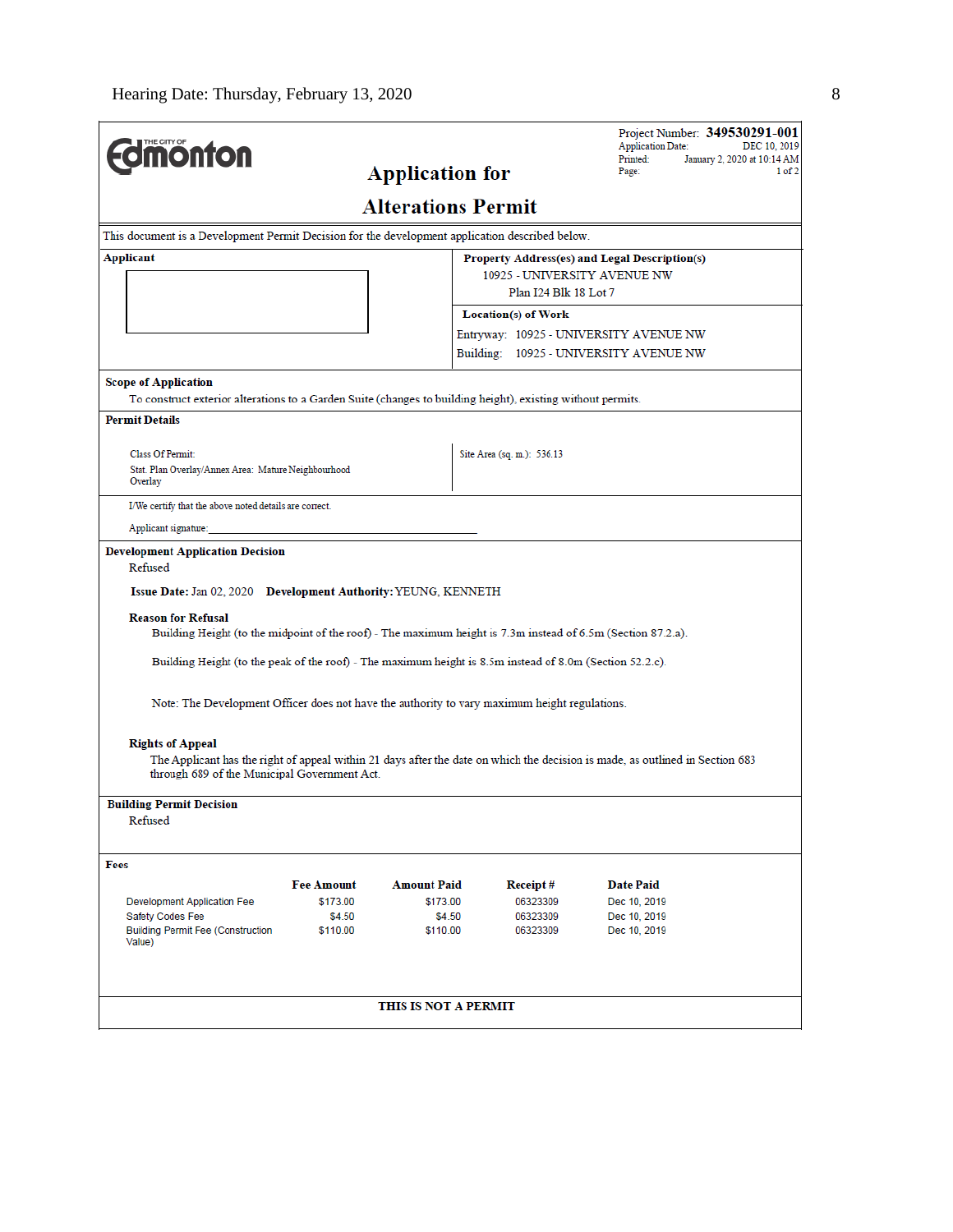| <b>Edinonton</b>                                      |                    |                           |          | <b>Application Date:</b><br>Printed: | Project Number: 349530291-001<br>DEC 10, 2019<br>January 2, 2020 at 10:14 AM |
|-------------------------------------------------------|--------------------|---------------------------|----------|--------------------------------------|------------------------------------------------------------------------------|
|                                                       |                    | <b>Application for</b>    |          | Page:                                | $2$ of $2$                                                                   |
|                                                       |                    | <b>Alterations Permit</b> |          |                                      |                                                                              |
| Fees                                                  |                    |                           |          |                                      |                                                                              |
|                                                       | <b>Fee Amount</b>  | <b>Amount Paid</b>        | Receipt# | <b>Date Paid</b>                     |                                                                              |
| <b>Total GST Amount:</b><br><b>Totals for Permit:</b> | \$0.00<br>\$287.50 | \$287.50                  |          |                                      |                                                                              |
|                                                       |                    |                           |          |                                      |                                                                              |
|                                                       |                    |                           |          |                                      |                                                                              |
|                                                       |                    |                           |          |                                      |                                                                              |
|                                                       |                    |                           |          |                                      |                                                                              |
|                                                       |                    |                           |          |                                      |                                                                              |
|                                                       |                    |                           |          |                                      |                                                                              |
|                                                       |                    |                           |          |                                      |                                                                              |
|                                                       |                    |                           |          |                                      |                                                                              |
|                                                       |                    |                           |          |                                      |                                                                              |
|                                                       |                    |                           |          |                                      |                                                                              |
|                                                       |                    |                           |          |                                      |                                                                              |
|                                                       |                    |                           |          |                                      |                                                                              |
|                                                       |                    |                           |          |                                      |                                                                              |
|                                                       |                    |                           |          |                                      |                                                                              |
|                                                       |                    |                           |          |                                      |                                                                              |
|                                                       |                    |                           |          |                                      |                                                                              |
|                                                       |                    |                           |          |                                      |                                                                              |
|                                                       |                    |                           |          |                                      |                                                                              |
|                                                       |                    |                           |          |                                      |                                                                              |
|                                                       |                    |                           |          |                                      |                                                                              |
|                                                       |                    |                           |          |                                      |                                                                              |
|                                                       |                    |                           |          |                                      |                                                                              |
|                                                       |                    |                           |          |                                      |                                                                              |
|                                                       |                    |                           |          |                                      |                                                                              |
|                                                       |                    |                           |          |                                      |                                                                              |
|                                                       |                    |                           |          |                                      |                                                                              |
|                                                       |                    |                           |          |                                      |                                                                              |
|                                                       |                    |                           |          |                                      |                                                                              |
|                                                       |                    | THIS IS NOT A PERMIT      |          |                                      |                                                                              |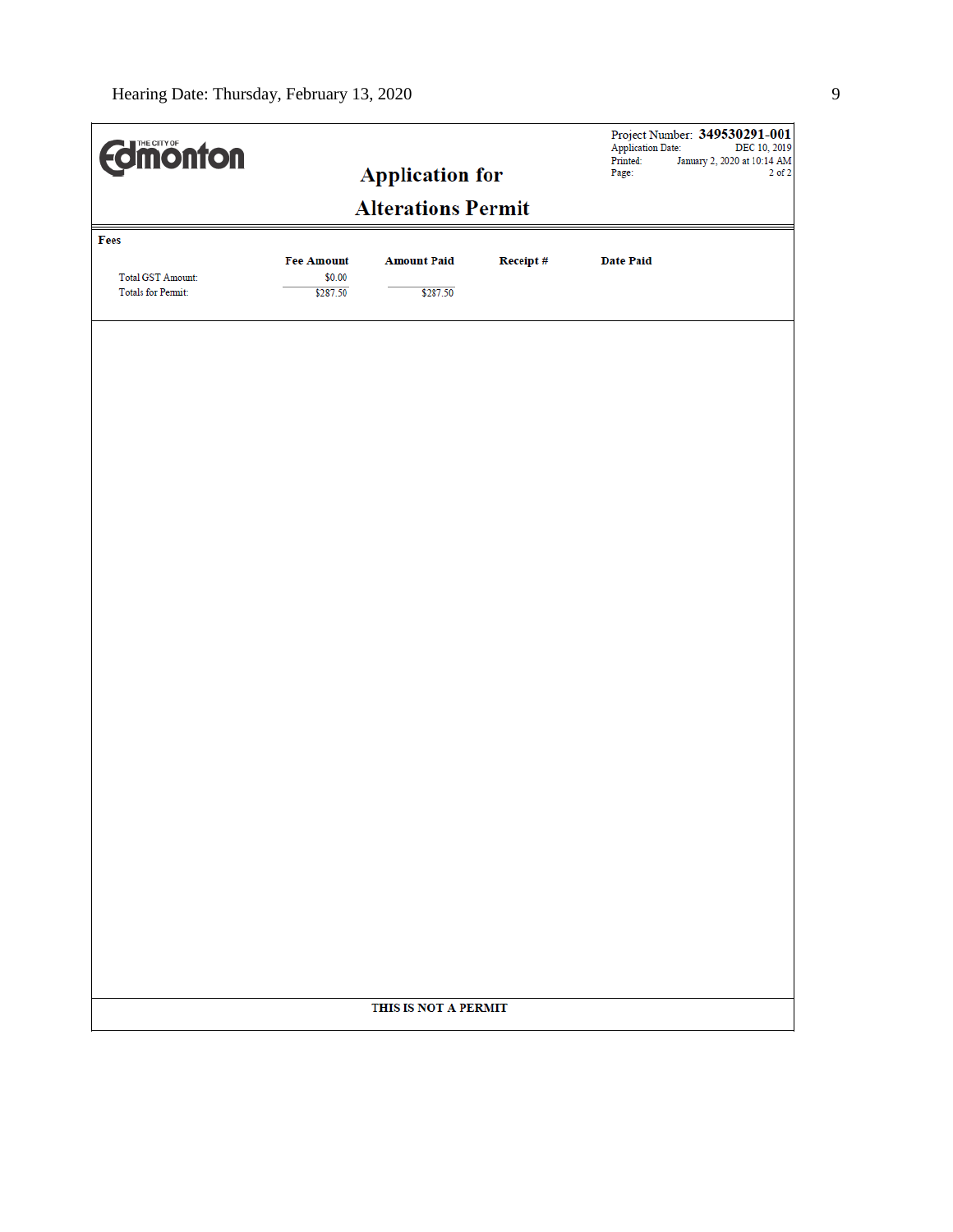

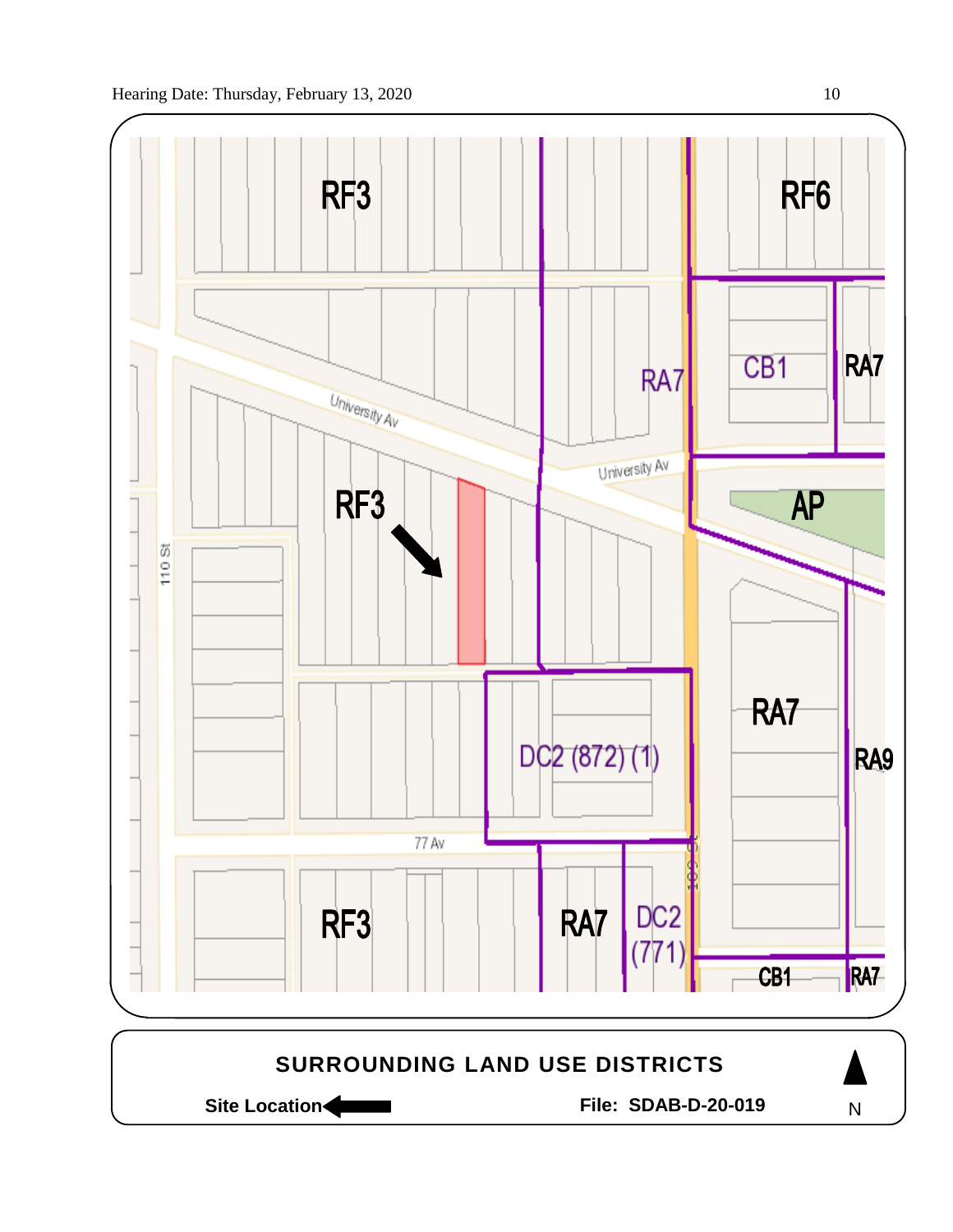| ITEM II: 10:30 A.M. |                                                        | <b>FILE: SDAB-D-20-020</b>                                                                                                              |
|---------------------|--------------------------------------------------------|-----------------------------------------------------------------------------------------------------------------------------------------|
|                     | AN APPEAL FROM THE DECISION OF THE DEVELOPMENT OFFICER |                                                                                                                                         |
|                     | <b>APPELLANT:</b>                                      |                                                                                                                                         |
|                     | <b>APPLICATION NO.:</b>                                | 348220658-001                                                                                                                           |
|                     | <b>APPLICATION TO:</b>                                 | Install (1) Minor Digital Off-premises<br>Freestanding Sign (6.1 metres by 3 metres<br>SE) (PATTISON<br>facing<br>YELLOWHEAD MOTOR INN) |
|                     | <b>DECISION OF THE</b><br>DEVELOPMENT AUTHORITY:       | Refused                                                                                                                                 |
|                     | <b>DECISION DATE:</b>                                  | December 31, 2019                                                                                                                       |
|                     | <b>DATE OF APPEAL:</b>                                 | January 20, 2020                                                                                                                        |
|                     | <b>MUNICIPAL DESCRIPTION</b><br>OF SUBJECT PROPERTY:   | 14950 - YELLOWHEAD TRAIL NW                                                                                                             |
|                     | <b>LEGAL DESCRIPTION:</b>                              | Plan 1222066 Blk 3 Lot 1                                                                                                                |
|                     | ZONE:                                                  | CHY-Highway Corridor Zone                                                                                                               |
|                     | <b>OVERLAY:</b>                                        | N/A                                                                                                                                     |
|                     | <b>STATUTORY PLAN:</b>                                 | Yellowhead Corridor Area Structure plan                                                                                                 |
|                     |                                                        |                                                                                                                                         |

# *Grounds for Appeal*

The Appellant provided the following reasons for appealing the decision of the Development Authority:

> We are solicitors for Pattison Outdoor Advertising, the Applicant in the above noted matter. Our clients' Development Permit Application has been refused. On behalf of our clients, we hereby appeal the refusal on the following grounds:

- 1. Minor Digital Off-premises Signs are a Discretionary Use in the CHY Zone.
- 2. The proposed development represents a necessary, minor relocation of a digital sign that has existed in the present location for several years without complaint or incident.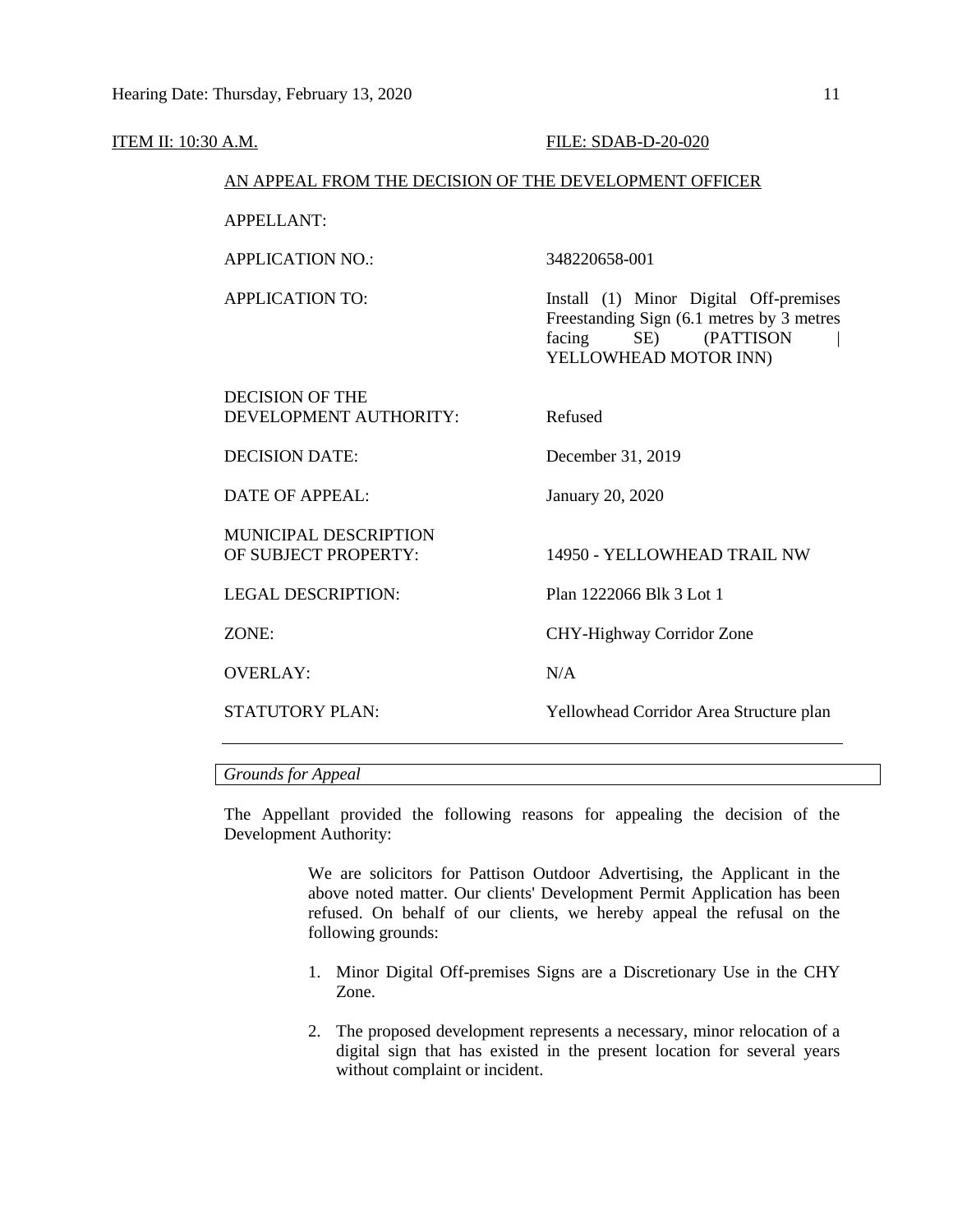- 3. A variance to the separation distance from an existing,On-premises is required, and it is submitted that granting the same would be appropriate in the circumstances and that the proposed development would not would not unduly interfere with the amenities of the neighbourhood nor materially interfere with or affect the use, enjoyment or value of neighbouring parcels of land.
- 4. A variance to the separation distance from an existing Digital Sign is required, and it is submitted that granting the same would be appropriate in the circumstances and that the proposed development would not would not unduly interfere with the amenities of the neighbourhood nor materially interfere with or affect the use, enjoyment or value of neighbouring parcels of land.
- 5. variance to the setback is required, and it is submitted that granting the same would be appropriate in the circumstances and that the proposed development would not would not unduly interfere with the amenities of the neighbourhood nor materially interfere with or affect the use, enjoyment or value of neighbouring parcels of land.
- 6. The City's Transportation Department has no objections to the proposed sign.
- 7. The subject location is purely commercial in nature, and there is no risk that residential properties would be affected.
- 8. Such further and other reasons as may be presented at the hearing of this appeal.

# *General Matters*

#### **Appeal Information:**

The *Municipal Government Act*, RSA 2000, c M-26 states the following:

#### **Grounds for Appeal**

**685(1)** If a development authority

- (a) fails or refuses to issue a development permit to a person,
- (b) issues a development permit subject to conditions, or
- (c) issues an order under section 645,

the person applying for the permit or affected by the order under section 645 may appeal to the subdivision and development appeal board.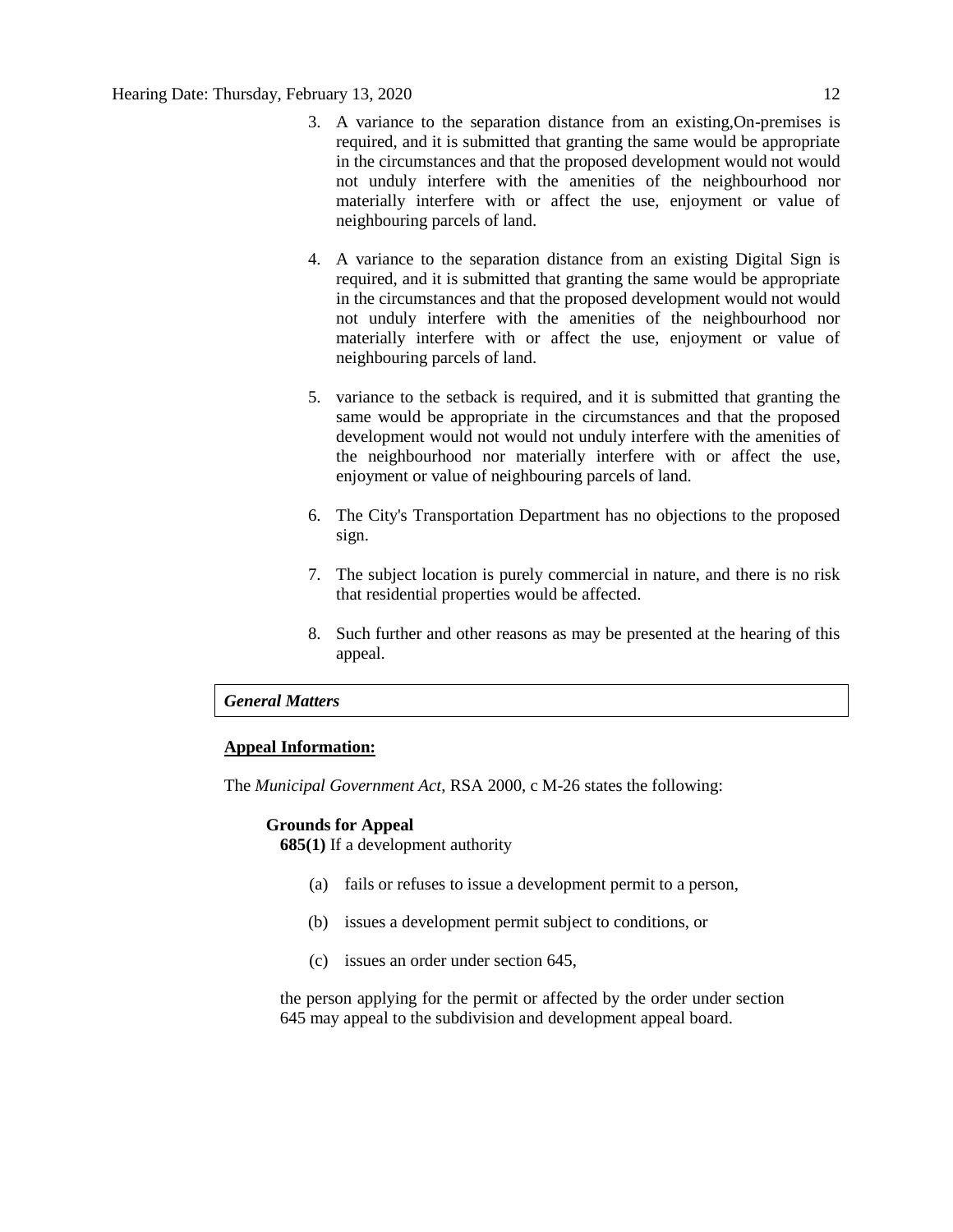### **Appeals**

**686(1)** A development appeal to a subdivision and development appeal board is commenced by filing a notice of the appeal, containing reasons, with the board,

- (a) in the case of an appeal made by a person referred to in section 685(1)
	- (i) with respect to an application for a development permit,
		- (A) within 21 days after the date on which the written decision is given under section 642, […]

#### **Hearing and Decision**

**687(3)** In determining an appeal, the subdivision and development appeal board

…

- (a.1) must comply with the land use policies;
- (a.2) subject to section 638, must comply with any applicable statutory plans;
- (a.3) subject to clauses (a.4) and (d), must comply with any land use bylaw in effect;
- (a.4) must comply with the applicable requirements of the regulations under the *Gaming, Liquor and Cannabis Act* respecting the location of premises described in a cannabis licence and distances between those premises and other premises;
	- …
	- (c) may confirm, revoke or vary the order, decision or development permit or any condition attached to any of them or make or substitute an order, decision or permit of its own;
	- (d) may make an order or decision or issue or confirm the issue of a development permit even though the proposed development does not comply with the land use bylaw if, in its opinion,
		- (i) the proposed development would not
			- (A) unduly interfere with the amenities of the neighbourhood, or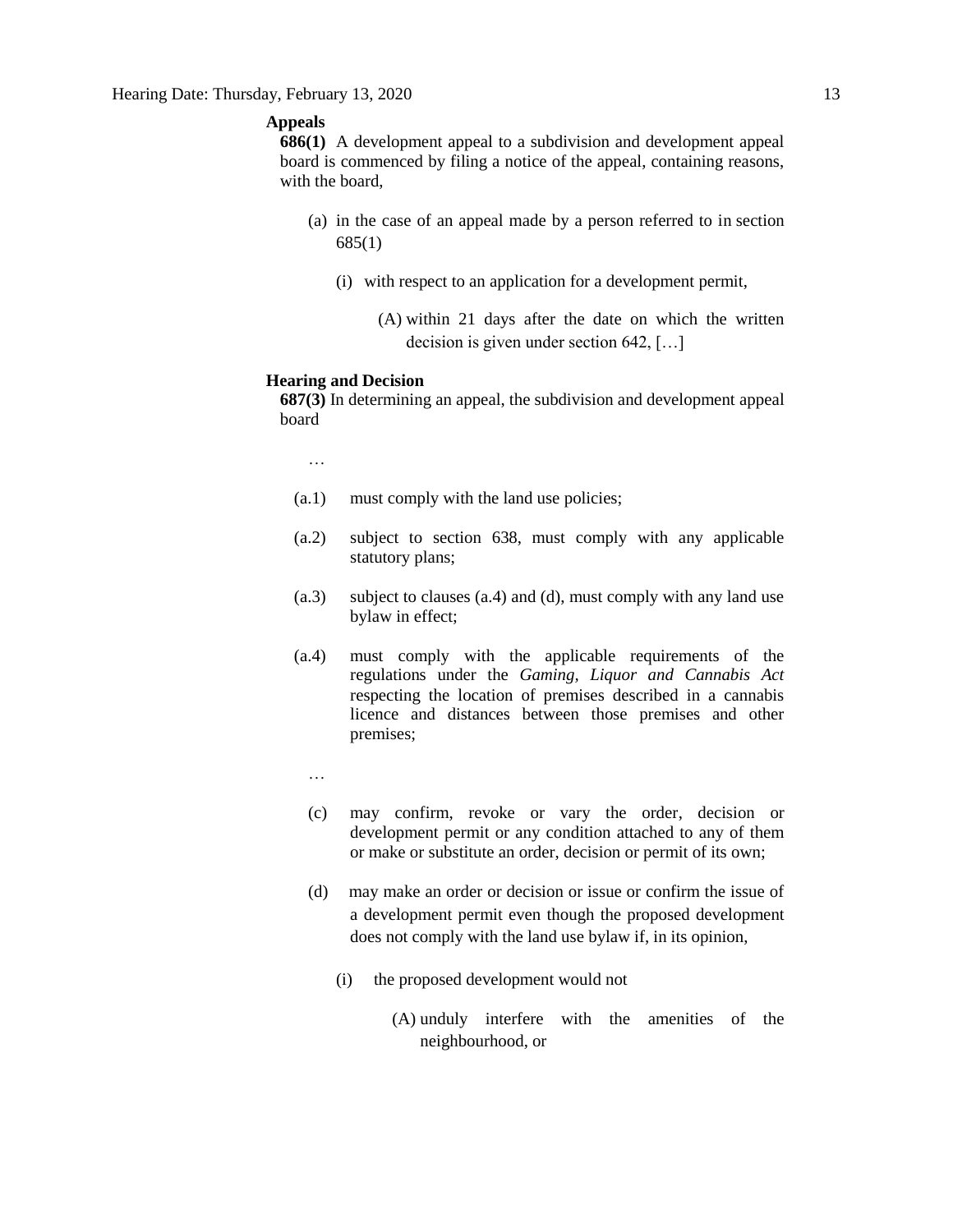(B) materially interfere with or affect the use, enjoyment or value of neighbouring parcels of land,

and

(ii) the proposed development conforms with the use prescribed for that land or building in the land use bylaw.

A **Minor Digital Off-premise Sign** is a **Discretionary Use** in the **CHY Highway Corridor Zone**, Section 350.3(26).

Under Section 7.9(6), a **Minor Digital Off-premises Sign** means a Freestanding or Fascia Sign that contains Digital Copy, is a Permanent Sign, displays Off-premises Advertising, and does not include moving effects, message transition effects, video images, or animation.

Under section 6.2, **Freestanding Signs** means:

a Sign supported independently of a building.



Under section 6.2, **Off-Premise Signs** means:

any Sign displaying Copy that directs attention to a business, activity, product, service or entertainment that cannot be considered as the principal products sold nor a principal business, activity, service or entertainment provided on the premises or Site where the Sign is displayed.

Section 350.4(10) states "Signs shall comply with the regulations found in Schedule 59F."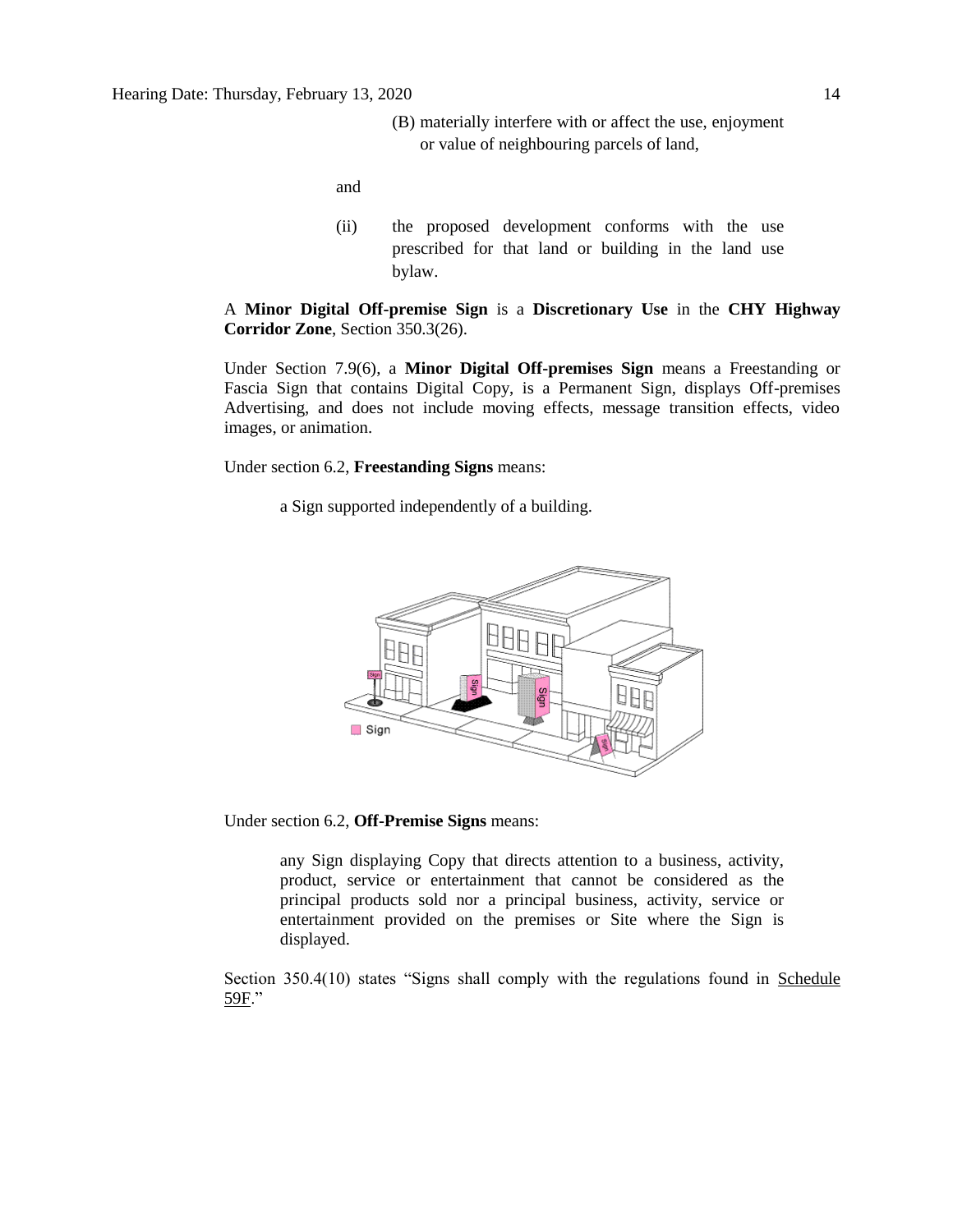Section 350.1 states that the **General Purpose** of the **CHY Highway Corridor Zone** is:

to provide for high quality commercial development along those public roadways, which serve as entrance routes to the City or along limited access public roadways intended to provide a connection to entrance routes.

### *Radial Separation Distance*

Section 59.2(21) states any Sign Use that is a Freestanding Sign shall have a minimum 45.0 m radial separation distance from any other Sign Use that is a Freestanding Sign on the same Site. This separation distance does not apply to different Sign Uses that are colocated on the same Freestanding Sign structure.

### **Development Officer's Determination**

1) Any Sign Use that is a Freestanding Sign shall have a minimum 45.0 m radial separation distance from any other Sign Use that is a Freestanding Sign on the same Site. This separation distance does not apply to different Sign Uses that are co-located on the same Freestanding Sign structure. (Reference Section 59F.2(21))

PROPOSED: 22.4 m to Husky Sign (Freestanding On-premises Sign DP: 075045837- 001)

DEFICIENT BY: 22.6 m

*Schedule 59F - Separation Distance*

Schedule 59F.3(6)(e) states:

proposed Sign locations shall be separated from Signs with Digital Copy greater than  $8.0 \text{ m}^2$  or Off-premises Signs as follows:

| Proposed Sign Area                                 | Minimum separation distance from        |
|----------------------------------------------------|-----------------------------------------|
|                                                    | Signs with Digital Copy greater than    |
|                                                    | $8.0 \text{ m}^2$ or Off-premises Signs |
| Greater than 8.0 $m^2$ to less than                | 100m                                    |
| $20 \text{ m}^2$                                   |                                         |
| $\overline{20}$ m <sup>2</sup> to 40m <sup>2</sup> | 200m                                    |
| Greater than $40 \text{ m}^2$                      | 300m                                    |

The separation shall be applied from the location of the larger Offpremises Sign or Sign with Digital Copy.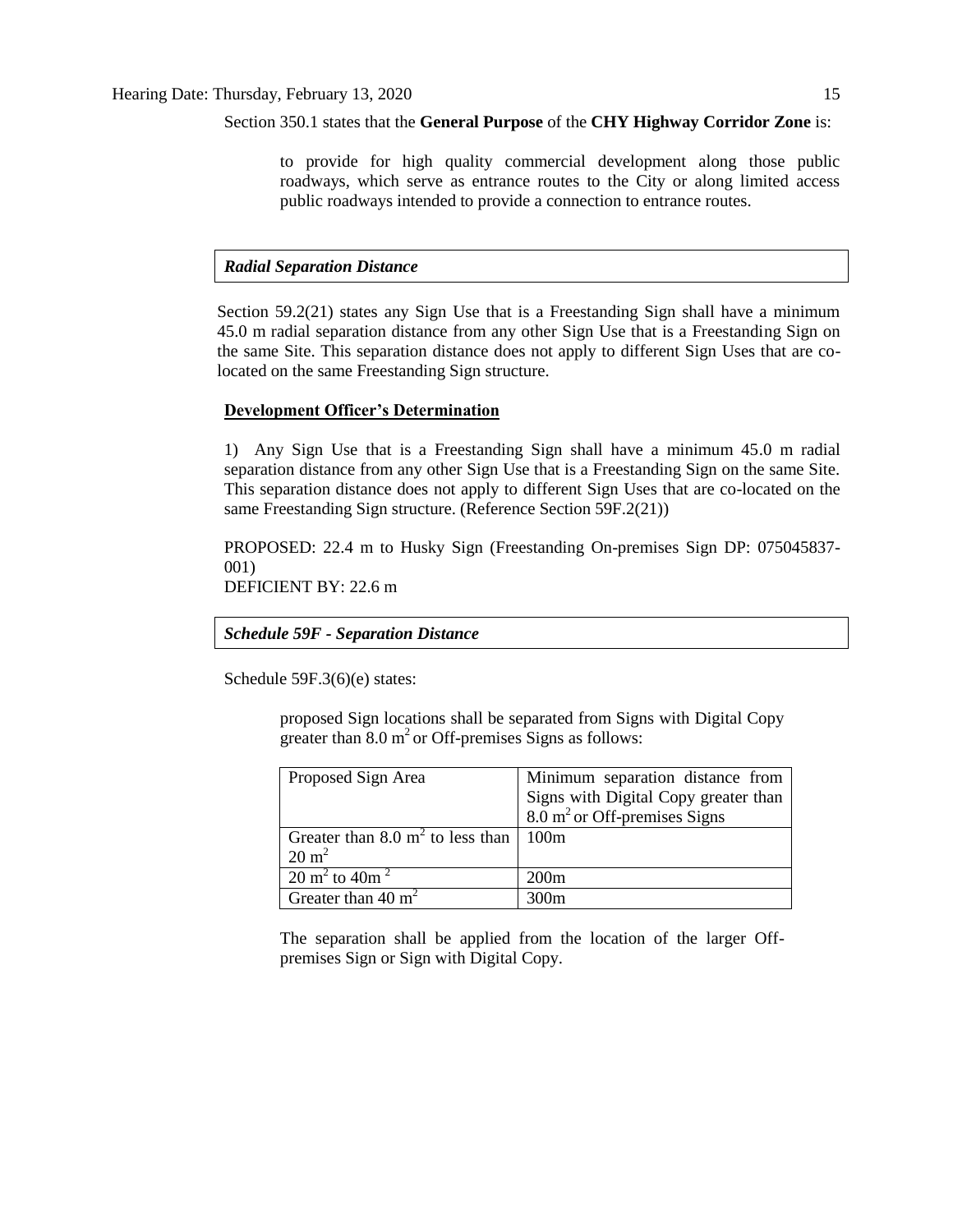#### **Development Officer's Determination**

2) Proposed Minor Digital Off-premises Sign locations shall be separated from Signs with Digital Copy, greater than 8.0 m<sub>2</sub> or Off-premises Signs with an area greater than 20 m2 by 200 m. The separation shall be applied from the location of the larger Offpremises Sign or Sign with Digital Copy. (Reference Section 59F.3(6)(e)).

PROPOSED SEPARATION: 155 m to Minor Digital On-premises Off-premises Fascia Sign at 14815-Yellowhead Trail NW (DP: 152684111-004). This sign has a sign area of 36.45 m2 and requires a 200m separation from the proposed sign. DEFICIENT BY: 45 m

# *Schedule 59F – Setback*

Section 59F.3(6)(j) states proposed Signs with an Area greater than 8.0 square metres shall not be located within any Setback.

Section 350.4(3) states a minimum Setback of 7.5 metres shall be required where a Site abuts a public roadway including a Lane that serves a Residential Zone, or where a Site abuts the lot line of a Site zoned Residential.

### **Development Officer's Determination**

3) Proposed Minor Digital Off-premises Signs with an Area greater than 8.0 m2 shall not be located within any Setback. (Reference Section 59F.3(6)(j)).

PROPOSED SIGN AREA: 18.3 m2

REQUIRED Setback in CHY Zone: A minimum Setback of 7.5 m shall be required where a Site abuts a public roadway including a Lane that serves a Residential Zone, or where a Site abuts the lot line of a Site zoned Residential. (Reference Section 350.4(3))

PROPOSED SETBACK: 0.5 m DEFICIENT BY:  $7.0 \text{ m}$ 

*Previous Subdivision and Development Appeal Board Decision*

| Application Number   Description |                                       | <b>Decision</b>                     |
|----------------------------------|---------------------------------------|-------------------------------------|
| SDAB-D-15-003                    | Tо<br>construct                       | one   January 23, 2015; "The appeal |
|                                  | Freestanding Minor Digital is allowed | and<br>the                          |
|                                  | Off-premises Sign                     | Development Granted with            |
|                                  |                                       | variances and conditions"           |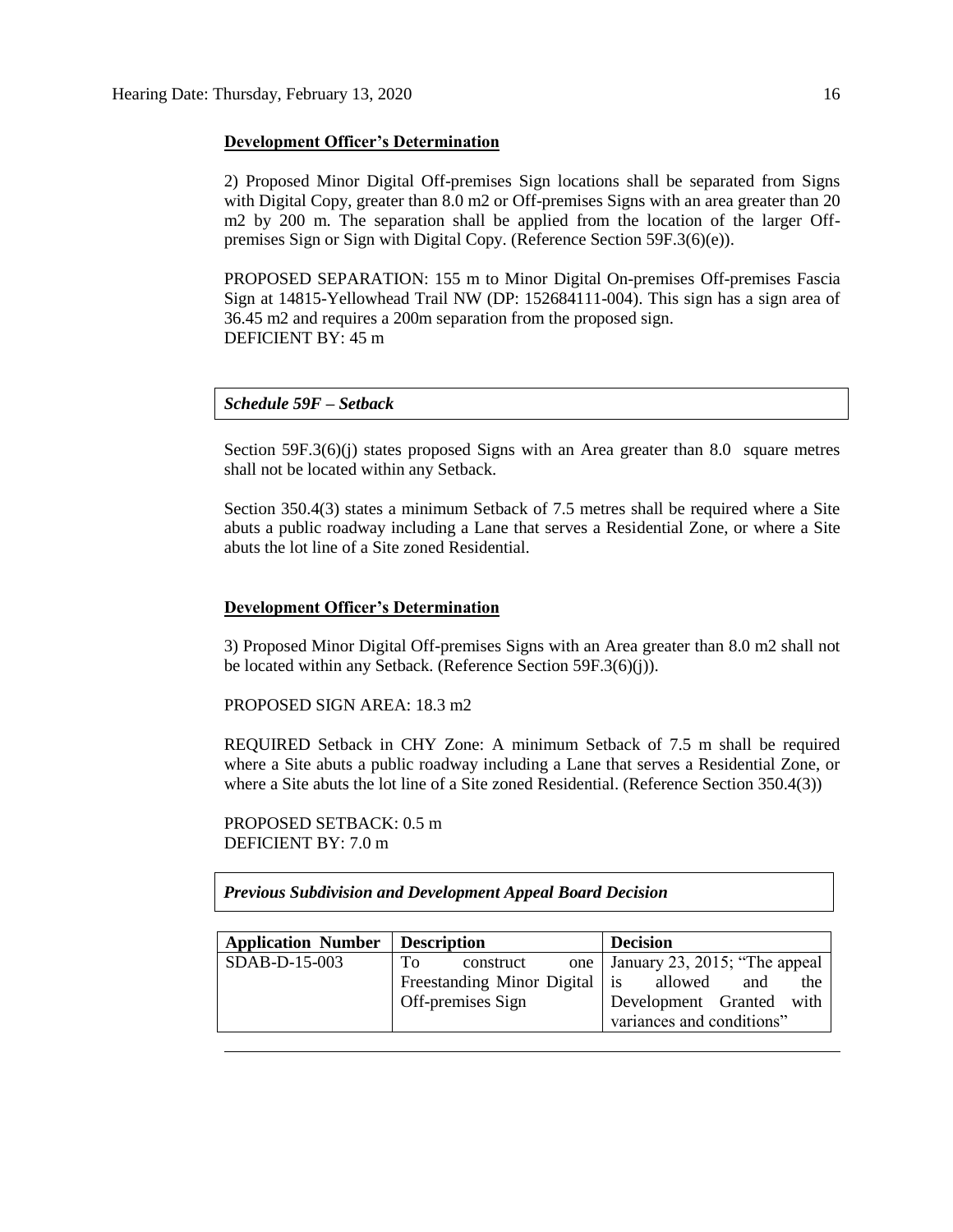# Notice to Applicant/Appellant

Provincial legislation requires that the Subdivision and Development Appeal Board issue its official decision in writing within fifteen days of the conclusion of the hearing.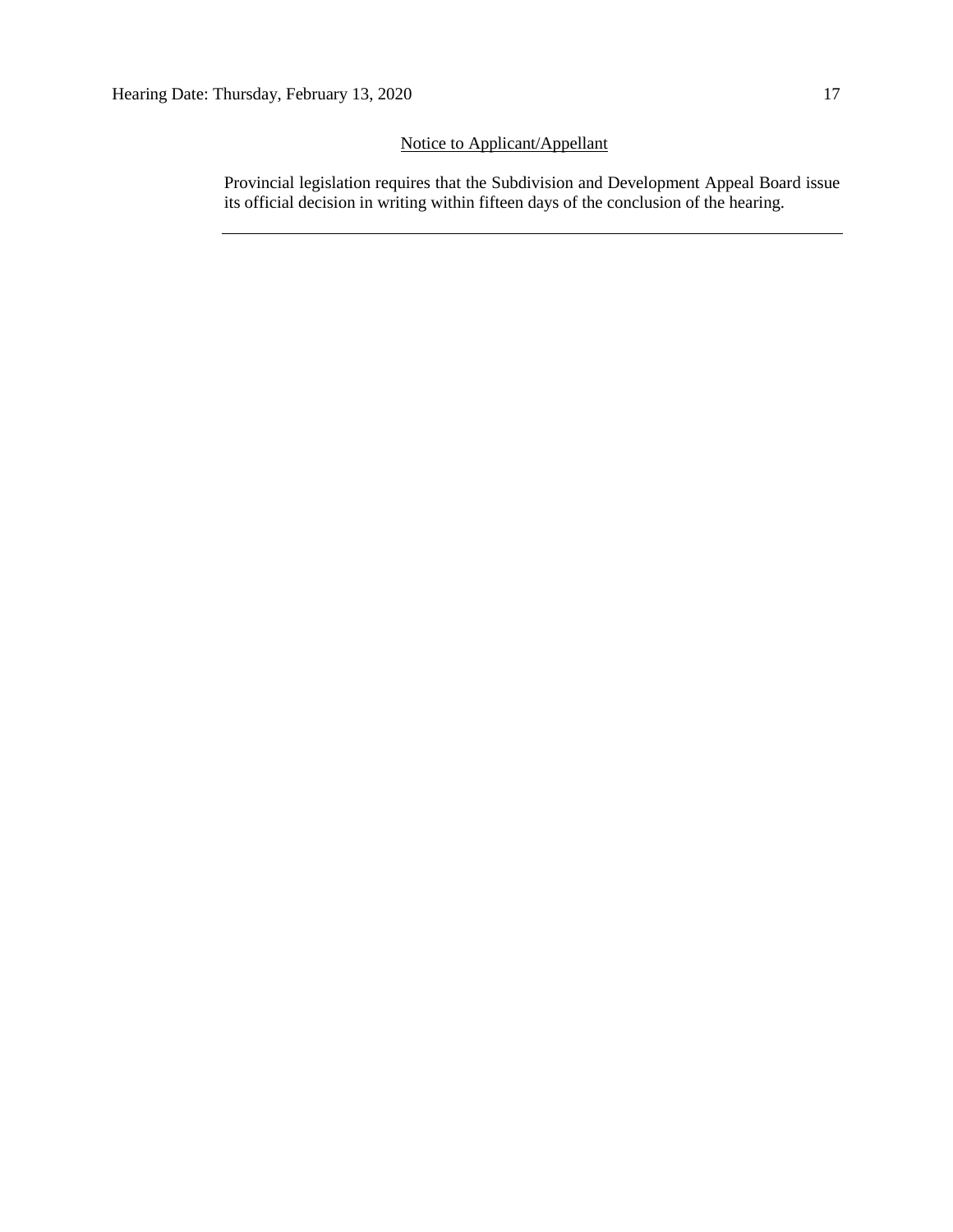| <b>Edmonton</b>                                                 | <b>Application for</b>                                                                                               | Project Number: 348220658-001<br><b>Application Date:</b><br>NOV 26, 2019<br>Printed:<br>December 31, 2019 at 10:36 AM<br>Page:<br>1 of 2 |
|-----------------------------------------------------------------|----------------------------------------------------------------------------------------------------------------------|-------------------------------------------------------------------------------------------------------------------------------------------|
|                                                                 | <b>Sign Combo Permit</b>                                                                                             |                                                                                                                                           |
|                                                                 | This document is a Development Permit Decision for the development application described below.                      |                                                                                                                                           |
| <b>Applicant</b>                                                | Property Address(es) and Legal Description(s)                                                                        |                                                                                                                                           |
|                                                                 | 14950 - YELLOWHEAD TRAIL NW                                                                                          |                                                                                                                                           |
|                                                                 | Plan 1222066 Blk 3 Lot 1                                                                                             |                                                                                                                                           |
| <b>Scope of Application</b>                                     | To install (1) Minor Digital Off-premises Freestanding Sign (6.1m x 3m facing SE) (PATTISON   YELLOWHEAD MOTOR INN). |                                                                                                                                           |
| <b>Permit Details</b>                                           |                                                                                                                      |                                                                                                                                           |
|                                                                 | Class of Permit:                                                                                                     |                                                                                                                                           |
| ASA Sticker No./Name of Engineer:<br>Construction Value: 100000 | <b>Expiry Date:</b>                                                                                                  |                                                                                                                                           |
|                                                                 |                                                                                                                      |                                                                                                                                           |
| Fascia Off-premises Sign: 0                                     | Freestanding Off-premises Sign: 0                                                                                    |                                                                                                                                           |
| Fascia On-premises Sign: 0                                      | Freestanding On-premises Sign: 0                                                                                     |                                                                                                                                           |
| Roof Off-premises Sign: 0                                       | Projecting Off-premises Sign: 0                                                                                      |                                                                                                                                           |
| Roof On-premises Sign: 0                                        | Projecting On-premises Sign: 0                                                                                       |                                                                                                                                           |
| Minor Digital On-premises Sign: 0                               | Replacement Panel on Existing Sign: 0                                                                                |                                                                                                                                           |
| Minor Digital Off-premises Sign: 1                              | Comprehensive Sign Design: 0                                                                                         |                                                                                                                                           |
| Minor Digital On/Off-premises Sign: 0                           | Major Digital Sign: 0                                                                                                |                                                                                                                                           |
| I/We certify that the above noted details are correct.          |                                                                                                                      |                                                                                                                                           |
| Applicant signature:                                            |                                                                                                                      |                                                                                                                                           |
| <b>Development Application Decision</b><br>Refused              |                                                                                                                      |                                                                                                                                           |
|                                                                 | Issue Date: Dec 31, 2019 Development Authority: NOORMAN, BRENDA                                                      |                                                                                                                                           |
|                                                                 |                                                                                                                      |                                                                                                                                           |
|                                                                 |                                                                                                                      |                                                                                                                                           |
|                                                                 |                                                                                                                      |                                                                                                                                           |
|                                                                 |                                                                                                                      |                                                                                                                                           |
|                                                                 |                                                                                                                      |                                                                                                                                           |
|                                                                 |                                                                                                                      |                                                                                                                                           |
|                                                                 |                                                                                                                      |                                                                                                                                           |
|                                                                 |                                                                                                                      |                                                                                                                                           |
|                                                                 |                                                                                                                      |                                                                                                                                           |
|                                                                 |                                                                                                                      |                                                                                                                                           |
|                                                                 |                                                                                                                      |                                                                                                                                           |
|                                                                 |                                                                                                                      |                                                                                                                                           |
|                                                                 |                                                                                                                      |                                                                                                                                           |
|                                                                 |                                                                                                                      |                                                                                                                                           |
|                                                                 |                                                                                                                      |                                                                                                                                           |
|                                                                 | THIS IS NOT A PERMIT                                                                                                 |                                                                                                                                           |
|                                                                 |                                                                                                                      |                                                                                                                                           |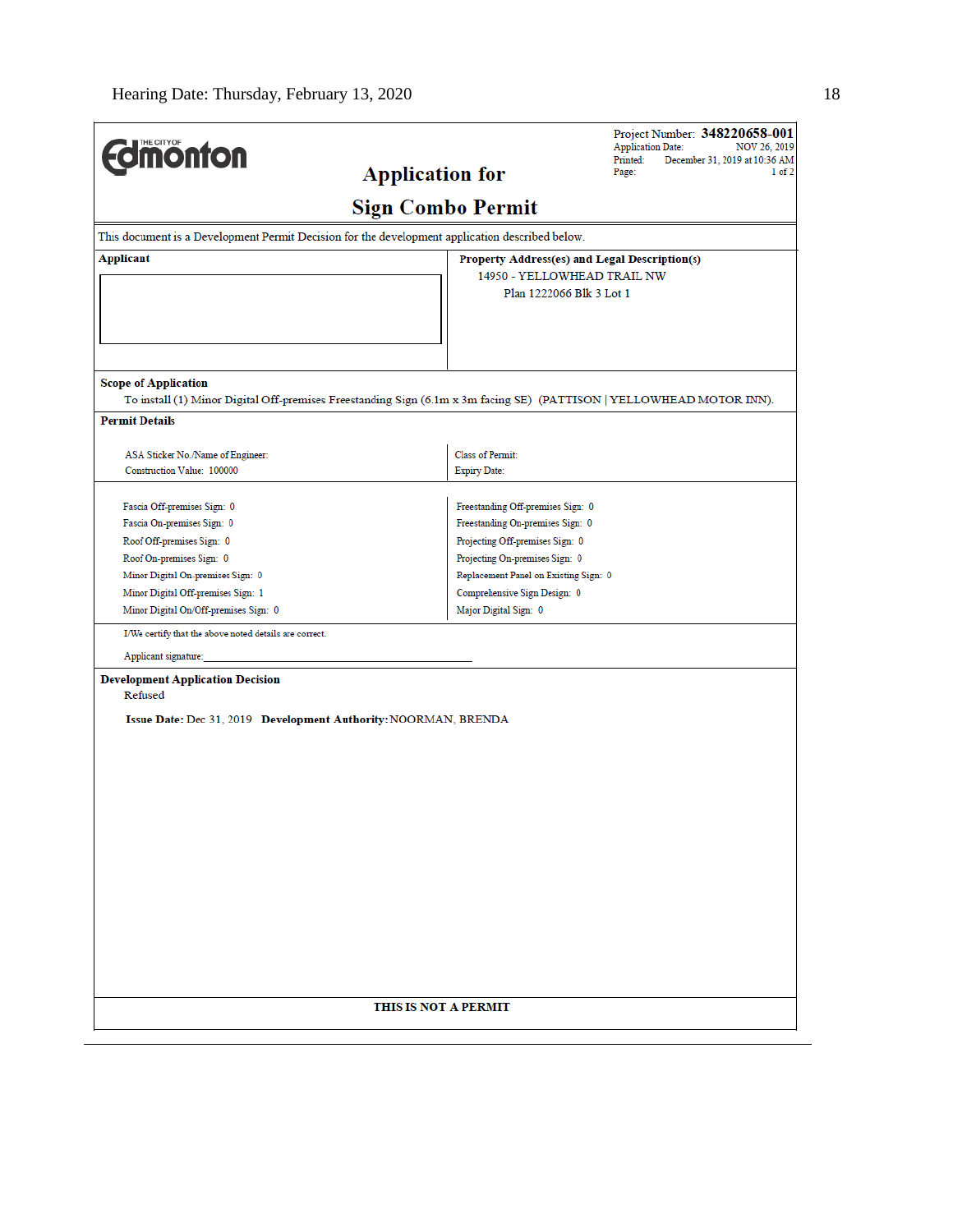| <b><i><u><b>MONTON</b></u></i></b>                                                                                                 |                               |                                |                      | Project Number: 348220658-001<br><b>Application Date:</b>                                                                                                                                                                                                             | NOV 26, 2019 |
|------------------------------------------------------------------------------------------------------------------------------------|-------------------------------|--------------------------------|----------------------|-----------------------------------------------------------------------------------------------------------------------------------------------------------------------------------------------------------------------------------------------------------------------|--------------|
|                                                                                                                                    |                               | <b>Application for</b>         |                      | Printed:<br>December 31, 2019 at 10:36 AM<br>Page:                                                                                                                                                                                                                    | $2$ of $2$   |
|                                                                                                                                    |                               |                                |                      |                                                                                                                                                                                                                                                                       |              |
|                                                                                                                                    |                               | <b>Sign Combo Permit</b>       |                      |                                                                                                                                                                                                                                                                       |              |
| <b>Reason for Refusal</b><br>same Freestanding Sign structure. (Reference Section 59F.2(21))                                       |                               |                                |                      | 1) Any Sign Use that is a Freestanding Sign shall have a minimum 45.0 m radial separation distance from any other Sign Use that<br>is a Freestanding Sign on the same Site. This separation distance does not apply to different Sign Uses that are co-located on the |              |
| PROPOSED: 22.4 m to Husky Sign (Freestanding On-premises Sign DP: 075045837-001)<br>DEFICIENT BY: 22.6 m                           |                               |                                |                      |                                                                                                                                                                                                                                                                       |              |
| premises Sign or Sign with Digital Copy. (Reference Section $59F.3(6)(e)$ ).                                                       |                               |                                |                      | 2) Proposed Minor Digital Off-premises Sign locations shall be separated from Signs with Digital Copy, greater than 8.0 m2 or Off-<br>premises Signs with an area greater than 20 m2 by 200 m. The separation shall be applied from the location of the larger Off-   |              |
| 152684111-004). This sign has a sign area of 36.45 m2 and requires a 200m separation from the proposed sign.<br>DEFICIENT BY: 45 m |                               |                                |                      | PROPOSED SEPARATION: 155 m to Minor Digital On-premises Off-premises Fascia Sign at 14815-Yellowhead Trail NW (DP:                                                                                                                                                    |              |
| Section 59F.3 $(6)(i)$ ).                                                                                                          |                               |                                |                      | 3) Proposed Minor Digital Off-premises Signs with an Area greater than 8.0 m2 shall not be located within any Setback. (Reference                                                                                                                                     |              |
| PROPOSED SIGN AREA: 18.3 m2                                                                                                        |                               |                                |                      |                                                                                                                                                                                                                                                                       |              |
|                                                                                                                                    |                               |                                |                      | REQUIRED Setback in CHY Zone: A minimum Setback of 7.5 m shall be required where a Site abuts a public roadway including a<br>Lane that serves a Residential Zone, or where a Site abuts the lot line of a Site zoned Residential. (Reference Section 350.4(3))       |              |
| PROPOSED SETBACK: 0.5 m                                                                                                            |                               |                                |                      |                                                                                                                                                                                                                                                                       |              |
| DEFICIENT BY: 7.0 m                                                                                                                |                               |                                |                      |                                                                                                                                                                                                                                                                       |              |
| <b>Rights of Appeal</b><br>through 689 of the Municipal Government Act.                                                            |                               |                                |                      | The Applicant has the right of appeal within 21 days after the date on which the decision is made, as outlined in Section 683                                                                                                                                         |              |
|                                                                                                                                    |                               |                                |                      |                                                                                                                                                                                                                                                                       |              |
| Fees                                                                                                                               |                               |                                |                      |                                                                                                                                                                                                                                                                       |              |
| Sign Dev Appl Fee - Digital Signs                                                                                                  | <b>Fee Amount</b><br>\$458.00 | <b>Amount Paid</b><br>\$458.00 | Receipt#<br>06310270 | Date Paid<br>Dec 02, 2019                                                                                                                                                                                                                                             |              |
| <b>Total GST Amount:</b><br><b>Totals for Permit:</b>                                                                              | \$0.00<br>\$458.00            | \$458.00                       |                      |                                                                                                                                                                                                                                                                       |              |
|                                                                                                                                    |                               |                                |                      |                                                                                                                                                                                                                                                                       |              |